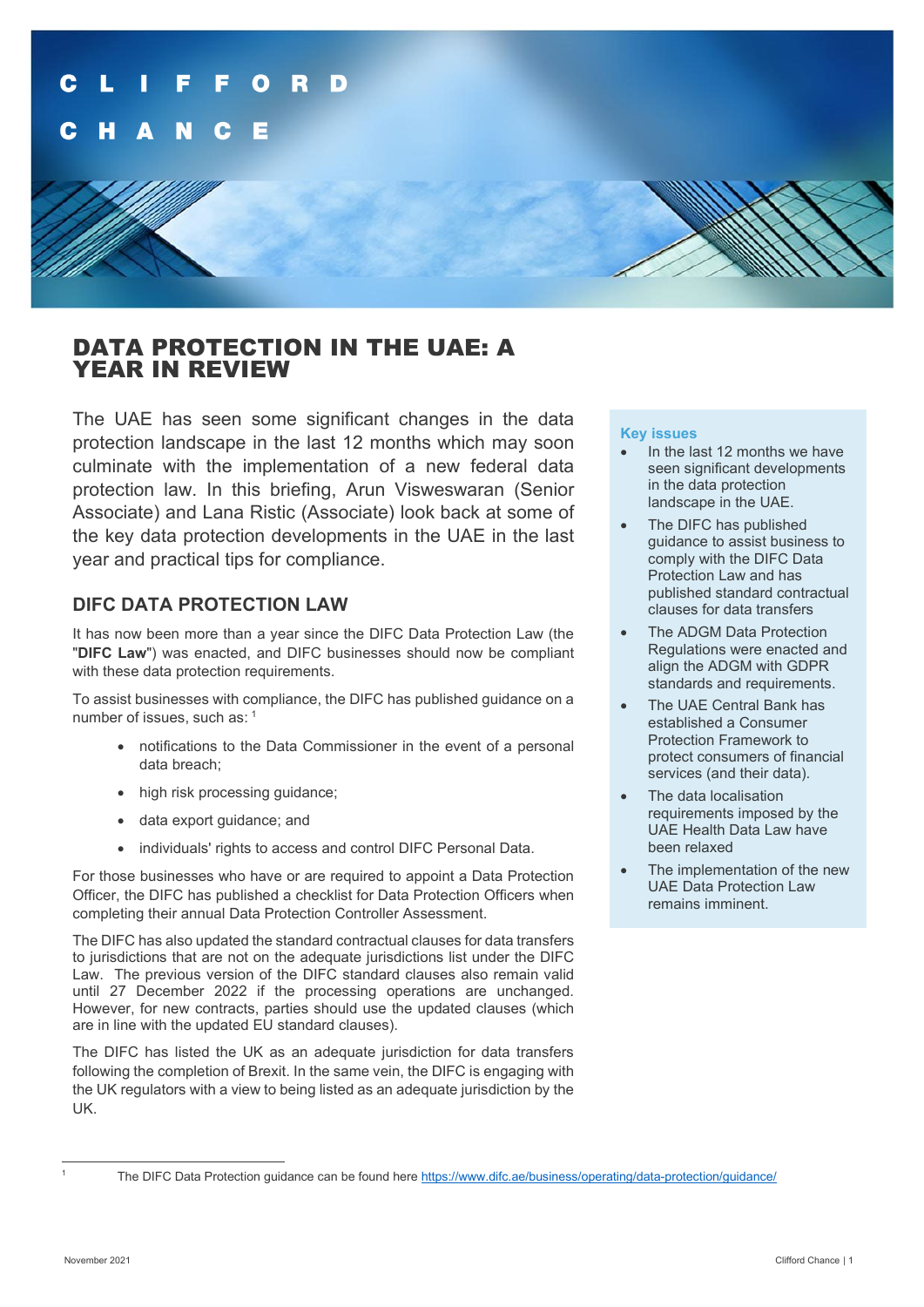#### F. F O R D

# C H A N C E

# **ADGM DATA PROTECTION REGULATIONS**

The ADGM enacted its new Data Protection Regulations 2021 (the "**ADGM Regulations**") in February 2021.

Like the DIFC Law, the ADGM Regulations reflect GDPR principles such as the appointment of Data Protection Officers, notifications of data breaches and the concept of high-risk processing activities.

Notably, the 2021 DP Regulations:

- Provide that the ADGM Regulations can apply to businesses outside the ADGM if the processing of personal data in the context of the activities of an ADGM occurs outside the ADGM;
- Provide revised grounds on which personal data may be transferred to other jurisdictions similar to the GDPR and the DIFC Law;
- Require notification of a data breach to be made within 72 hours of the controller becoming aware of the breach; and
- Grant the Commissioner the power to issued fines of up to USD 28 million for breaches of the 2021 DP Regulations.

Since the enactment of the ADGM Regulations, the ADGM Office of Data Protection has published:

- guidance on various aspects of the 2021 DP Regulations, such as data subjects' rights, international transfers and individuals' rights and remedies:<sup>[2](#page-1-0)</sup>
- new rules on fees and fines; and
- standard contractual clauses for both data transfers and agreements between data controllers and data processors (which is mandatory pursuant to Article 26 of the ADGM Regulations)

The ADGM Regulations provide a transition period of 12 months for existing establishments in the ADGM and 6 months for new establishments in the ADGM – both periods starting from the date of publication of the ADGM Regulations.

Both the DIFC Law and the ADGM Regulations adopt the concept of accountability from the GDPR where the onus is on businesses to conduct an analysis of their operations to determine which aspects of the relevant laws apply to them and then implement measures to comply. A failure to demonstrate compliance can have significant ramifications for businesses including, in the event of a cyber breach incident or an audit by the relevant data commissioners.

# **UAE CENTRAL BANK CONSUMER PROTECTION REGULATION AND RETAIL PAYMENT SERVICES REGULATION**

Further to its consumer protection objectives, the UAE Central Bank issued the Consumer Protection Regulations in December 2020, followed shortly by

<span id="page-1-0"></span>

<sup>&</sup>lt;sup>2</sup> The ADGM Data Protection guidance can be found here:<https://www.adgm.com/operating-in-adgm/office-of-data-protection/guidance>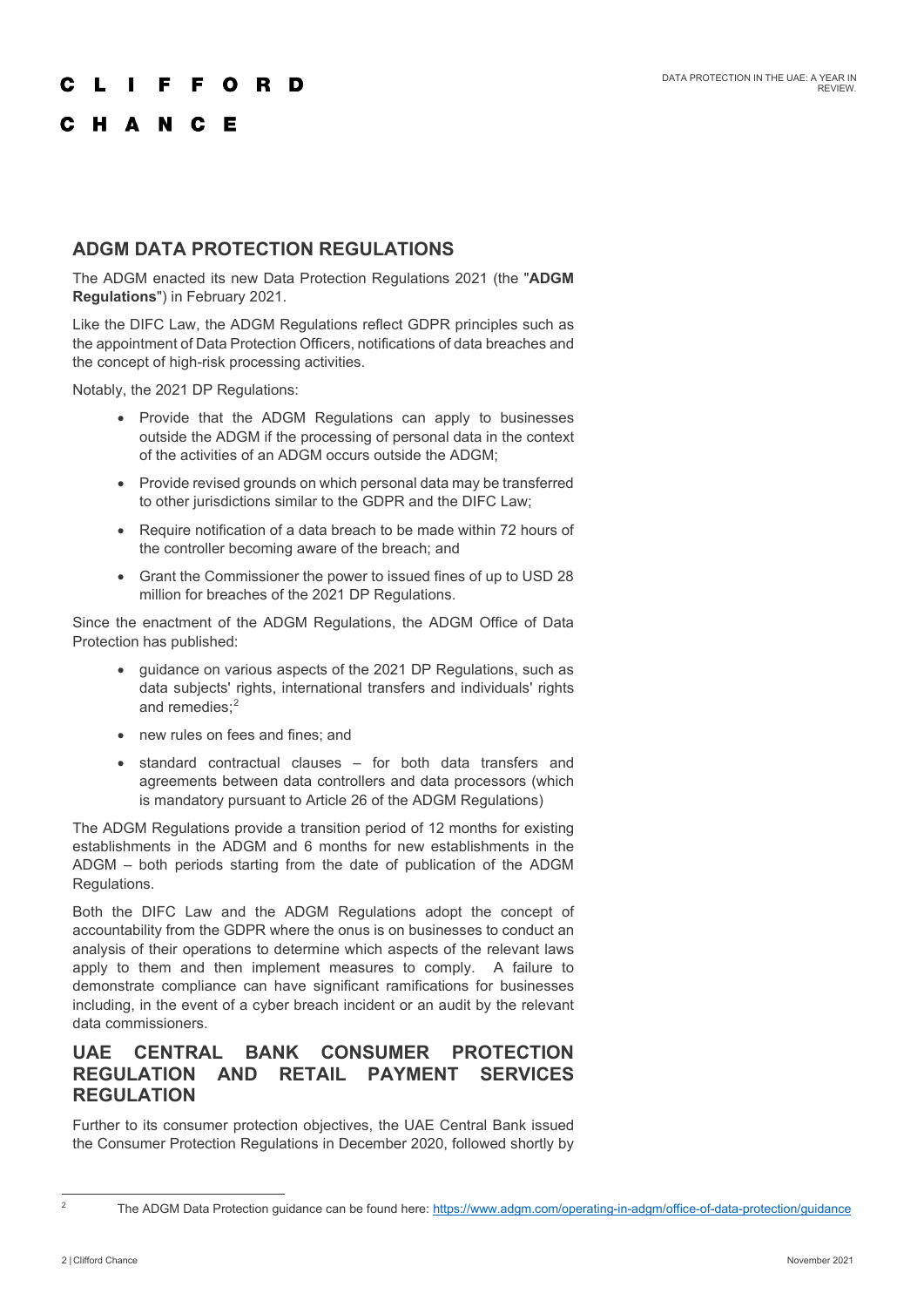### **FFORD**  $\mathbf{I}$

# C H A N C E

the Consumer Protection Standards in January 2021 (together the "**Consumer Protection Framework**").

Together, these documents establish a framework for the protection of consumers of financial services, including the protection of the consumers' personal data.

The Consumer Protection Framework applies to all financial institutions licensed by the UAE Central Bank to carry out a Licensed Financial Activity ("**Licensed Financial Institutions**" or "**LFIs**") and who offer their products and services to consumers, which is defined as any natural person or sole proprietor who receives financial services or products (from an LFI), whether or not these services are paid for. They do not apply to financial freezone entities, for example, in the DIFC and ADGM.

In terms of data protection, the Consumer Protection Framework supplements the existing overriding confidentiality obligation on LFIs and represents a major development for data protection in onshore UAE as they resemble some of the data protection requirements found in the GDPR.

The key data protection features of the consumer protection framework include the requirements to:

- Establish a **data management** and protection function;
- Implement and maintain a **data retention policy**;
- **Minimise data collection** to only the extent required to carry out Licensed Financial Activities;
- Implement and maintain appropriate **security measures** to detect unauthorised access to data, **keep records** of unauthorised access and any harm caused;
- **Report** any significant data breaches to the Central Bank, and to affected consumers where the data breach may pose a risk to the consumer's financial or personal security;
- **Reimburse** the direct costs of actual harm suffered by consumers due to a data breach; and
- Ensure that consumers have the ability to make informed decisions regarding granting **consent** for the disclosure of their data to third parties.

Similarly, the UAE Central Bank's Retail Payment Services and Card Schemes Regulation ("**Retail Payment Regulations**") also imposes data protection obligations on entities providing retail payment services or operating card schemes in the UAE.<sup>[3](#page-2-0)</sup> In particular, the Retail Payment Regulations:

- Require payment services providers to maintain adequate policies to protect personal and payment data.
- Provide that personal and payment data:
	- − Must be processed and retained only with consent and to the extent that is necessary for the provision of the Retail Payment services.

<span id="page-2-0"></span><sup>3</sup> Circular No. 15/2021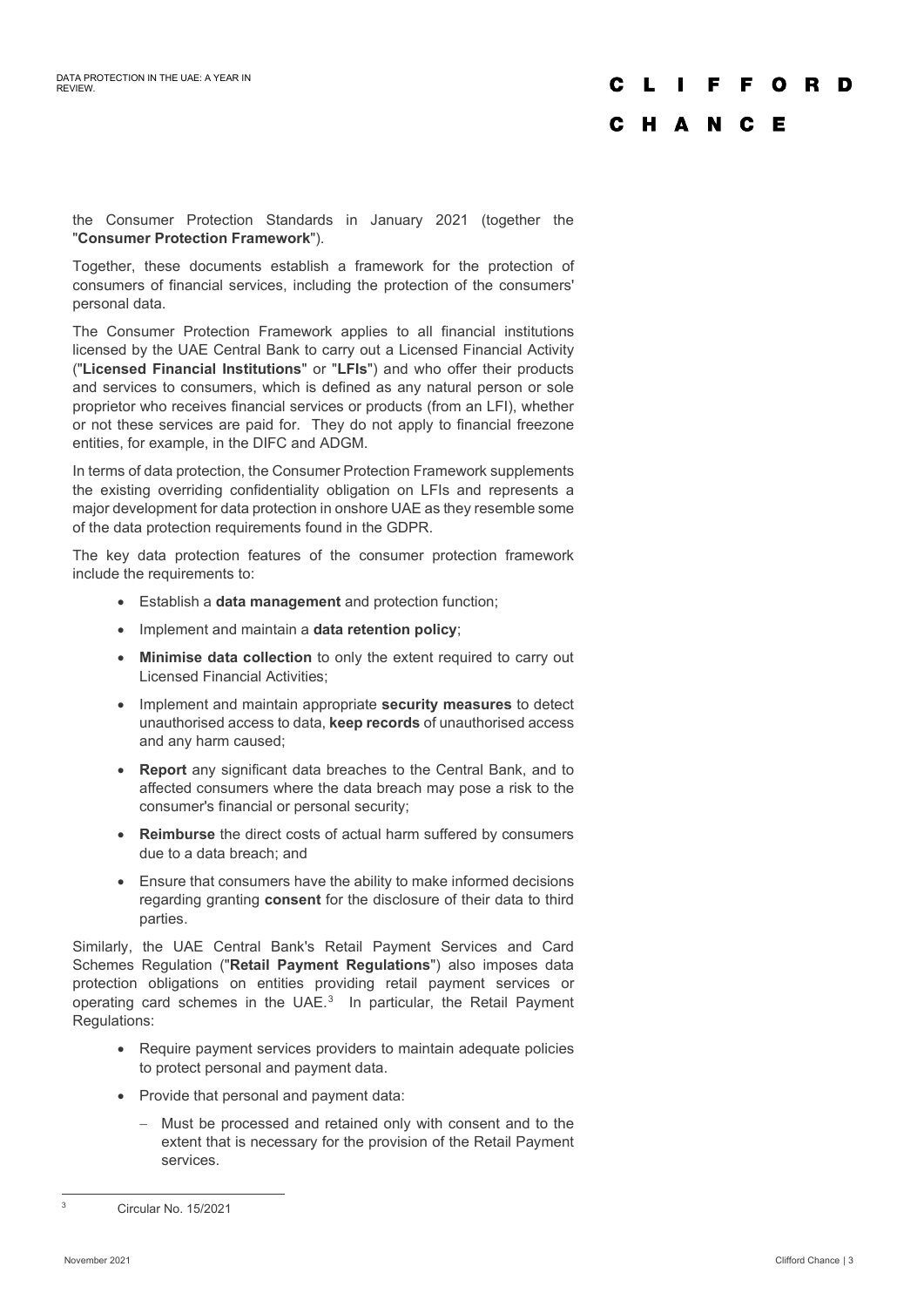#### **FORD** F.

# C H A N C E

- − May only be disclosed in limited circumstances, including to the subject, to the UAE Central Bank, other regulatory authorities (subject to the UAE Central Bank's consent) and third parties (subject to the user's consent).
- − Must be stored and maintained in the UAE.
- Require major security breaches, such as data leakage, to be reported to the UAE Central Bank.

LFIs and payment service providers regulated by the UAE Central Bank should therefore have in place appropriate systems to ensure compliance with the data protection requirements set out in these laws.

## **UAE HEALTH DATA LAW**

Following the introduction of Federal Law No. 2 of 2019 (the "**Health Data Law**"), businesses in the health industry were subject to strict data localisation requirements which prevented health data related to healthcare services provided in the UAE from being transferred out of the UAE.

Pursuant to recent Ministerial Resolution 51 of 2021 (the "**Resolution**"), these data localisation requirements have been relaxed to some extent. The Resolution identifies a number of permitted exceptions to the Health Data Law's default prohibition on the transfer of health data out of the UAE. The permitted exceptions cover a broad array of health data and health services, such as data from scientific research, wearables and health care devices (e.g., smart watches), and telemedicine. It is worth noting that most of the permitted exceptions are still subject to some conditions. For example, there is a requirement to obtain approval from the relevant health authority in the case of transferring data arising from scientific research.

## **FEDERAL DATA PROTECTION LAW**

While the implementation of the new UAE Data Protection Law is imminent, it is worth bearing in mind that there are a host of data protection requirements already in place in the UAE which adopt many GDPR concepts. It is anticipated that the new UAE Data Protection law would be based on some of the principles from these other laws. Therefore, businesses who are already compliant with such standards might find that the cost of compliance with the UAE Data Protection Law (once implemented) may not be that high compared to businesses who have not put in place a robust data protection and data management framework.

We have assisted various business with compliance measures with the existing laws and would be happy to discuss this further.